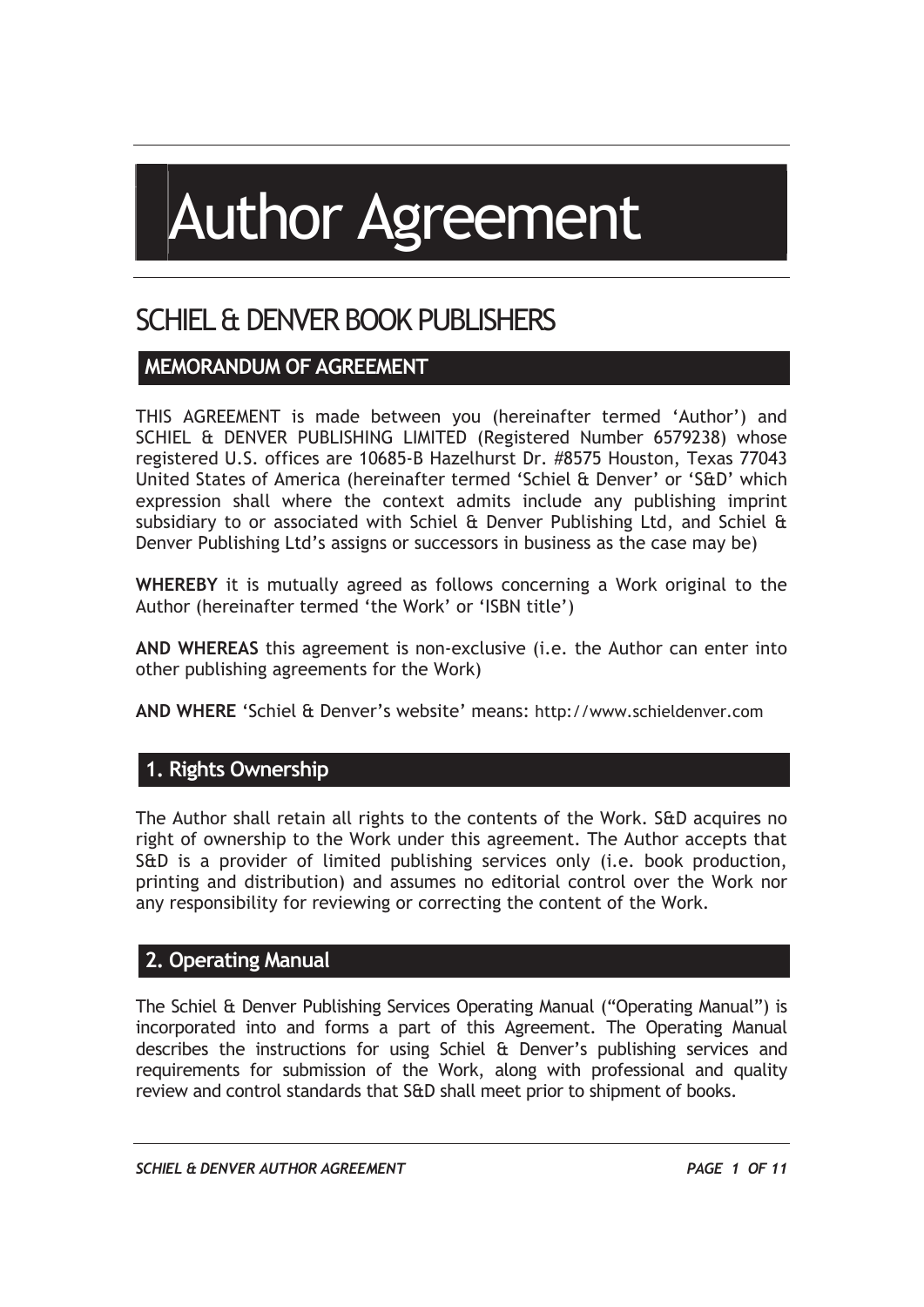The Operating Manual is subject to change from time to time by S&D, without Author's consent, however, S&D agrees to notify Author, in writing, of any material change to the Operating Manual prior to the change taking effect. Author may access the current edition of the Operating Manual via the Internet on www.schieldenver.com

#### **3. Rights to Print / Distribute**

In consideration of the payments hereinafter mentioned and subject to the terms and conditions herein contained, Schiel & Denver is hereby granted a limited, non-exclusive, transferable licence to print, or cause to be printed, the Work in the course of its business of providing the Services hereunder and to distribute the Work:

- In volume form, which shall include the non-exclusive right to publish the Work; as a paperback, hardcover and/or electronic book (depending upon the services the Author has selected), using any means of manufacture, distribution or transmission of the Work, whether now known or hereafter known or developed (including but not limited to electronic and machinereadable media and online and satellite-based transmission) intended to make the Work or any part thereof available for reading; and
- In all languages for the legal term of copyright and any and all extensions, renewals and revivals thereof throughout the world or the territories originally specified by the Author upon purchasing any publishing services.

All rights not granted to Schiel & Denver under this Agreement (as well as Public Lending Right) are reserved by the Author.

#### **4. Royalties Payable**

Subject to the terms and conditions set out in this agreement, S&D shall make the following payments to the Author in respect of sales of the Work:

On all copies sold worldwide in paperback, hardback and electronic (eBook) format in US dollars (USD), Canadian dollars (CAD), British pounds sterling (GBP), EU euros (EUR) and Australian Dollars (AUD), the Author shall be paid fifty percent (50%) of the net amounts received by Schiel & Denver from the recommended retail price.

#### *General Provisos*

Provided that no royalties shall be paid on copies of the Work purchased by the Author or given away to the Author or given away in the interests of the sale of the Work including review copies or on copies lost or damaged or destroyed.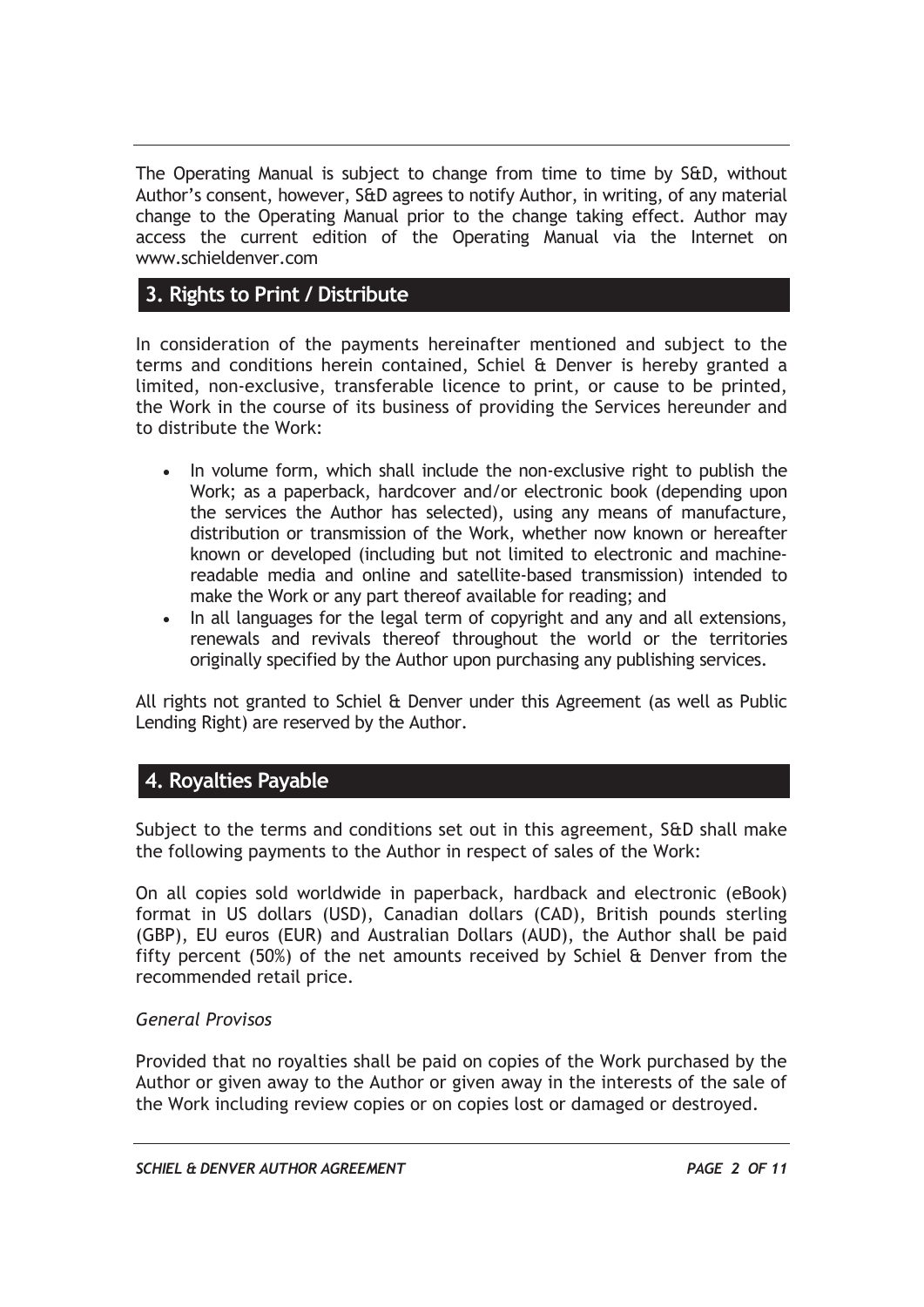Provided that Schiel & Denver reserve the right not to pay royalties or sums otherwise due to the Author in respect of copies sold until payment for the sale of such copies is received by Schiel & Denver.

#### **5. Delivery of Work**

5.1 The Author will complete all payments for services selected in advance, and will deliver the Work in a completed state before the commencement of any services. Subsequent corrections or alterations by the Author shall require additional charges.

5.2 If the Author does not deliver the complete materials for publishing within one year from the date of this Agreement, Schiel & Denver reserve the right to expire this agreement. In the case of expiration, all fees will be refunded less the cost of services rendered and a fifty U.S. Dollar (\$50) cancellation fee.

5.3 All materials for the Work supplied by the Author cannot be returned to the Author after publication. S&D shall take due care of such materials while they are in S&D's possession but they shall not be responsible for any loss thereof or damage thereto. S&D advises the Author to retain additional copies of all material and not to submit originals.

#### **6. Payments and Refunds**

- 6.1 Payment for all services, whether via online or mail process, must be with a major credit card or check and shall be made to "Schiel & Denver Publishing Ltd".
- 6.2 All payments made by the Author to Schiel & Denver are refundable until the date the Author delivers the Work to Schiel & Denver or the date of commencement of the selected services. After S&D has commenced any services, all fees are non-refundable.

#### **7. Copyright**

- 7.1 The copyright in the Work shall remain the property of the Author and the copyright notice to be printed in every copy of the Work published by S&D shall be in the Author's name, with the year of first publication.
- 7.2 The Author hereby asserts his or her right to be identified as the Author of the Work and Schiel & Denver undertakes to print on every edition of the Work published by them the fact that the Author has asserted this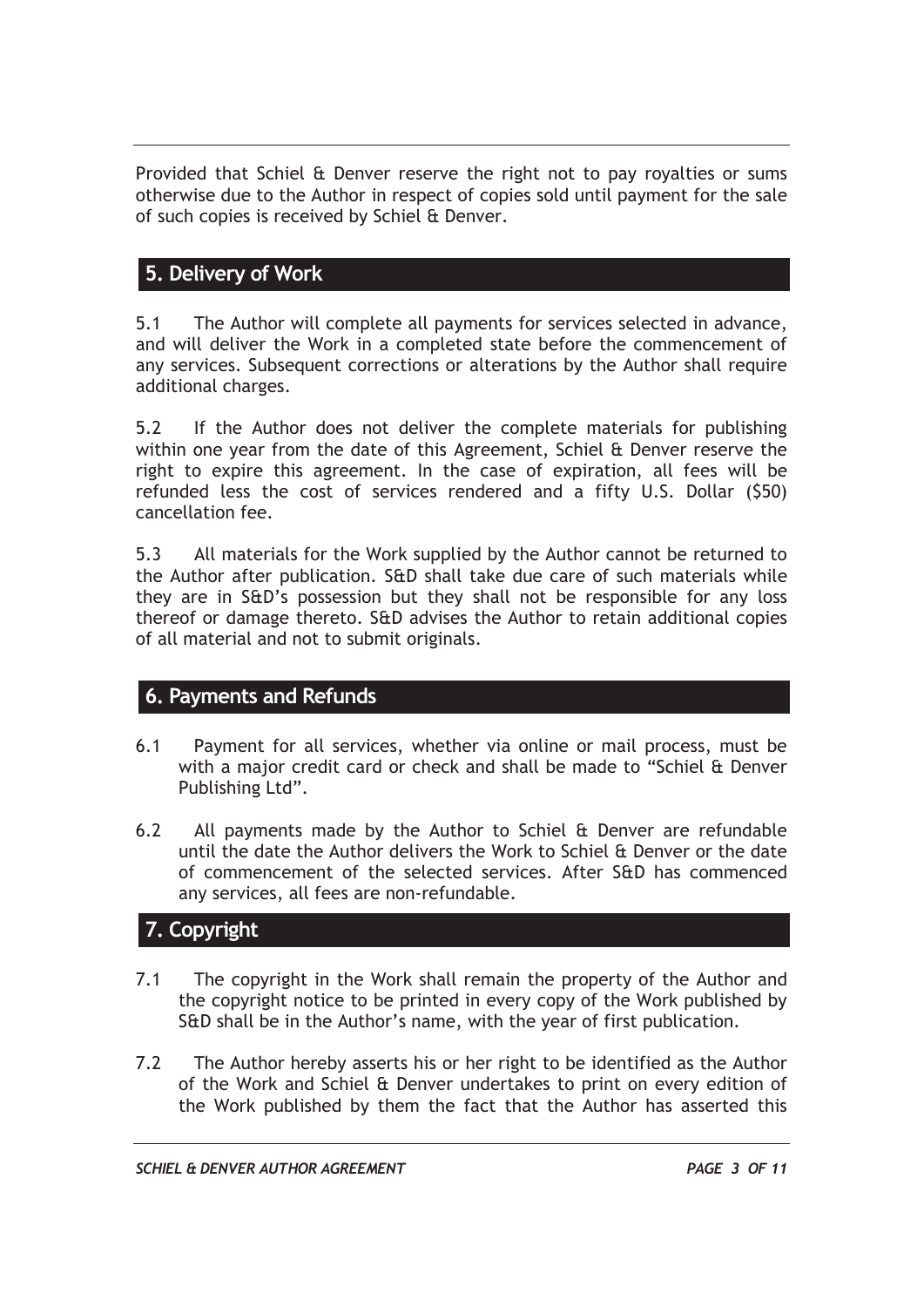right under the Copyright, Designs and Patents Act, 1988, to be identified as Author of the Work;

- 7.3 Should the text of the Work contain extracts from other copyright works, the Author shall at his or her own expense obtain from the owners of the respective copyrights written permission (which shall be forwarded to S&D before publication) to such extracts in the Work in all territories and editions and in all forms which are the subject of this Agreement.
- 7.4 A downloadable permissions form is provided by Schiel & Denver free of charge on Schiel & Denver's website for this purpose of the Author seeking permission from third party copyright holders.

#### **8. Warranties & Indemnities**

8.1 The Author hereby warrants to Schiel & Denver and their assignees, licensees, printers and distributors that he or she has full power to make this Agreement, that he or she is the sole Author of the Work and is the owner of the rights herein granted, and that the Work is original to him or her.

8.2 The Author warrants that the Work is in no way whatever a violation or infringement of any existing copyright or licence, or duty of confidentiality, or duty to respect privacy, or any other right of any person or party whatsoever, that it contains nothing libellous, that all statements contained therein purporting to be facts are true and that any recipe, formula or instruction contained therein will not, if followed accurately, cause any injury, illness or damage to the user.

8.3 The Author further warrants that the Work contains no obscene or improper or blasphemous material nor is in breach of the Official Secrets Acts nor is in any other way unlawful.

8.4 The Author shall indemnify and keep Schiel & Denver indemnified against all actions, suits, proceedings, claims, demands and costs (including any legal costs or expenses properly incurred and any compensation costs and disbursements paid by Schiel & Denver on the advice of their legal advisers to compromise or settle any claim) occasioned to Schiel & Denver in consequence of any breach of the warranties given in this Agreement, or arising out of any claim alleging that the Work constitutes in any way a breach of the warranties given in this Agreement.

8.5 Schiel & Denver reserves the right having first notified the Author to alter, or to insist that the Author alter, the Work as may appear to them appropriate for the purpose of modifying or removing any material which in their absolute discretion or on the advice of their legal advisers may be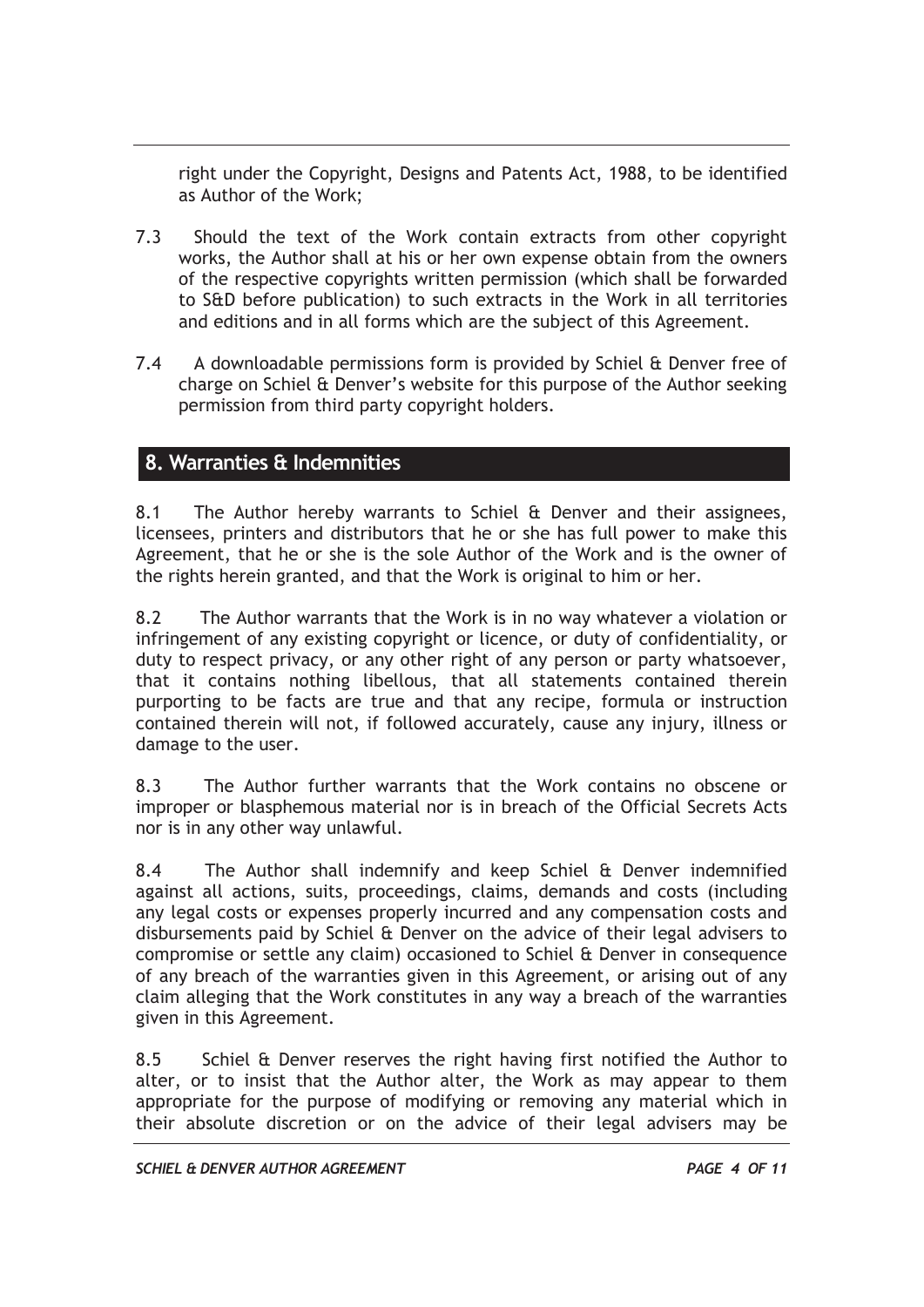considered objectionable or actionable at law, but any such alteration or removal shall be without prejudice to and shall not affect the Author's liability under this warranty and indemnity.

8.6 All warranties and indemnities herein contained shall survive the termination of this Agreement.

8.7 If either party receives any claim alleging breach of the warranties given to Schiel & Denver in this Agreement, that party shall notify the other without delay.

8.8 If Schiel & Denver reasonably considers it necessary to have the Work read for libel or other legal problems, the cost of the reading shall be borne by the Author. Schiel & Denver shall endeavor to consult the Author about the reading and inform the Author of its likely cost.

#### **9. Illustrations**

9.1 The Author shall, on delivery of the typescript of the Work, supply to S&D any photographs, pictures, maps, diagrams and other illustrative materials together with instructions as to their intended placement within the Work.

- 9.2 In respect of any copyright illustrative materials the Author shall obtain from the owners of the respective copyrights written permission (which shall be forwarded to Schiel & Denver on delivery of the material) to reproduce such materials in the Work in all territories and editions and in all forms which are the subject of this Agreement.
- 9.3 All illustrations supplied by the Author shall be in the form specified in the instructions on S&D's Website. The cost of supplying illustrative material, including copyright fees, shall be borne by the Author.

#### **10. Author Corrections**

- 10.1 The Author agrees to read, check and correct the Work before delivering the Work to Schiel & Denver. After delivery, any corrections initiated by the Author (other than the correction of artist's, production team's or typesetter's errors) shall be charged at the correction fee schedule available on Schiel & Denver's website.
- 10.2 After generation of the final proof galleys, S&D shall grant a period of fourteen days for the Author to initiate corrections, following which time S&D may consider the proofs as passed for press by the Author.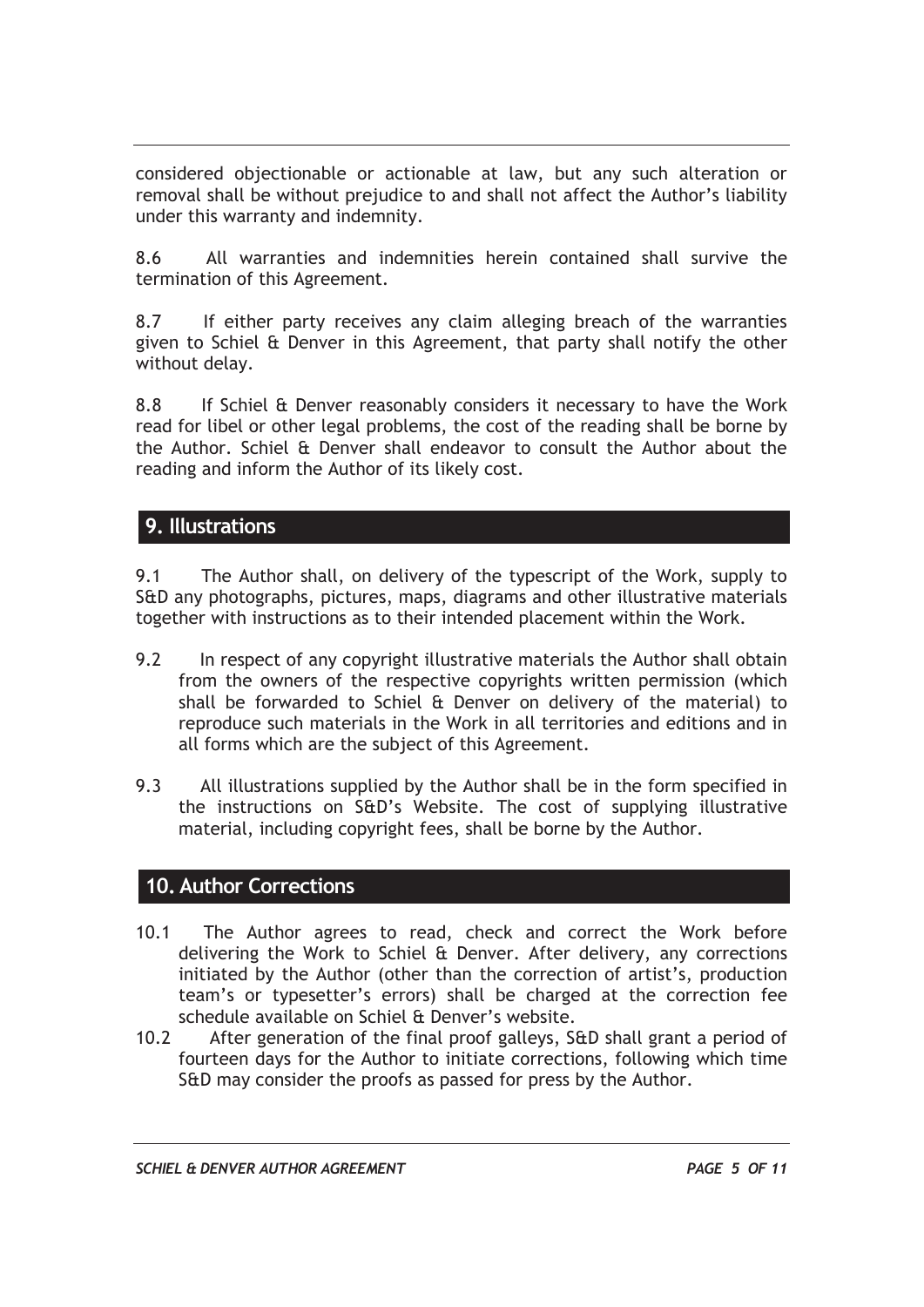#### **11. Production Responsibility**

- 11.1 S&D shall unless otherwise mutually agreed or unless prevented by circumstances beyond their control, produce and publish the Work within three (3) months of the date that the Author delivers the work. If the Author has selected an expedited service option, S&D will produce and publish the Work within either thirty (30) or sixty (60) days of the date the Author delivers the work, depending upon the nature of expedited services purchased.
- 11.2 S&D undertakes to set the name of the Author in its customary form with due prominence on the title page and on the binding, jacket *and/or* cover of every copy of the Work published by them.
- 11.3 All matters relating to the publication of the Work, including the paper, printing, design, binding and jacket or cover shall be under the entire control of Schiel & Denver but the Author shall be consulted on these matters in accordance with S&D's policy of 'total design freedom'.
- 11.4 Book cover and/or Jacket artwork will be custom designed by S&D. The Author may have one-pass of cover artwork, in which case S&D will undertake to produce a second book cover for the Authors' approval. The Author may choose to supply cover material at his or her own expense.

#### **12. Book Pricing and Returns**

- 12.1 The price of the first or any subsequent edition of the Work shall be the responsibility of Schiel & Denver unless the Author has purchased the 'Set My Own Price' Service.
- 12.2 Schiel & Denver will take into account the known or likely views of the book buying public when determining or advising on the recommended retail price.
- 12.3 Books will be sold non-returnable, unless the Author has purchased the Bookstore Returns Program (BRP).

#### **13. Distribution Discounts**

Schiel & Denver will distribute the Work to retailers, libraries and other retail outlets at standard discounts of thirty-five percent (35%)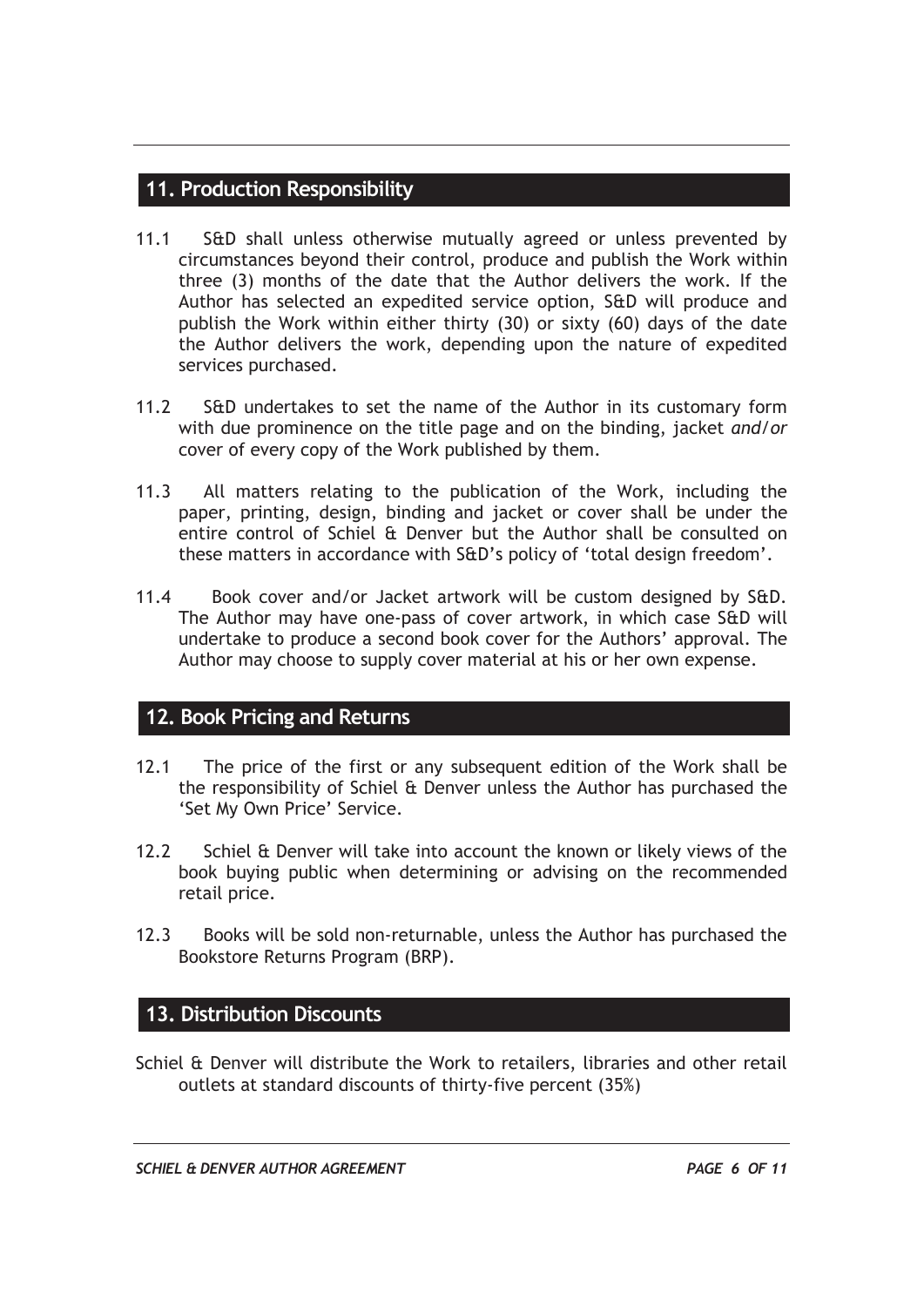#### **14. Author Copies**

- 14.1 The Author shall be entitled to receive on publication of the Work the number of paperback or hardcover copies as defined by the Author's selected publishing service, and as specified at the time of purchase.
- 14.2 The author shall be entitled to purchase further copies of the work at discounts from the retail price in accordance with the following schedule:

| <b>Number of Copies</b> | <b>Percent Discount off Retail Price</b> |
|-------------------------|------------------------------------------|
| $1 - 24$                | 5%                                       |
| 25-49                   | 10%                                      |
| 50-99                   | 15%                                      |
| 100-249                 | 25%                                      |
| 250-499                 | 30%                                      |
| $500+$                  | Please contact for quote                 |

14.3 Schiel & Denver will print books for Author as they are ordered and all author ordered copies shall be delivered to the Author's address on file unless otherwise specified. All printing orders are final and non-refundable.

#### **15. Statement of Sales**

- 15.1 S&D shall prepare accounts for the Work on a quarterly basis (4 times per year) following publication and the said accounts shall be delivered to the Author and settled within three months thereafter, provided however that no payment need be made in respect of any period in which the sum due is less than one hundred USD Dollars (\$100) in which case the amounts shall be carried forward to the next accounting date.
- 15.2 The term 'retail price' as used throughout this Agreement means U.S., Canadian, UK and EU recommended list prices for the Work, excluding any taxes to which it may be subject.
- 15.3 The term 'net amounts received by Schiel & Denver' as used throughout this Agreement means the amounts actually received by S&D from sales of the Work, represented by the retail price less discounts given to agents, distributors, wholesalers or booksellers (as appropriate) in order to secure book sales to the final customers.

#### **16. Pre- and Post- Publication Services**

16.1 For the purposes of this agreement, publication fees are defined as those directly associated with online, disk and paper manuscript submission. Fees related to other pre- or post- publication services including without limitation; manuscript, editorial, marketing, and bookseller services, as defined on S&D's website, are non-refundable.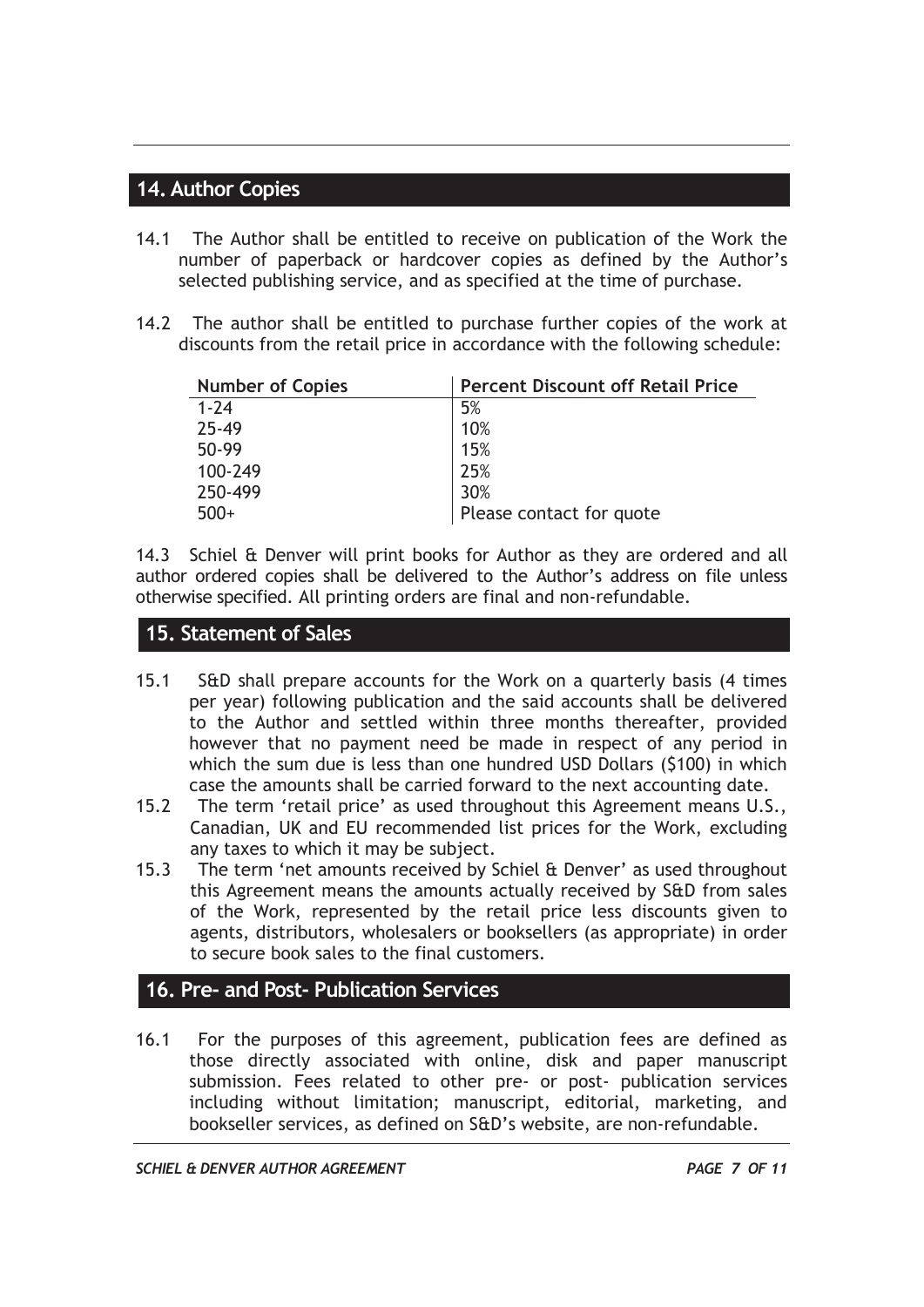- 16.2 All translation services undertaken in conjunction with publishing packages are governed by S&D's separate translation agreement, which can be found in the terms and conditions section of S&D's website.
- 16.3 Fees related to the publication of second and later editions of the Work are not refundable. The Author retains the copyright for the Work, and no part of this Agreement diminishes the Author's rights to the Work.

#### **17. Digital Storage and Maintenance**

- 17.1 Schiel & Denver shall retain digital property and ownership related to all completed production data and files.
- 17.2 Schiel & Denver shall use industry-standard cryptography to provide secure communications of the Work throughout Schiel & Denver's international network. Any database containing the Work will be a secure database to prevent the unauthorized access or alteration of content or printing of books.
- 17.3 Schiel & Denver shall make the Work available in the territories covered by this Agreement for a period of twelve months, after which time S&D requires a one-time annual digital maintenance fee of twenty U.S. Dollars (\$20) per distinct ISBN title for each additional year. Schiel & Denver will provide the Author with an e-mail payment link to settle these annual fees, or the author may elect for the digital maintenance fee to be deducted from future royalty payments if appropriate.

#### **18. Termination of Agreement**

- 18.1 Either party has the authority to terminate the Agreement at any time, without cause, by giving the other party thirty (30) days written notice.
- 18.2 Upon the effective date of termination, the Author shall have the right to purchase the digital production files from S&D at a non-refundable cost of seven hundred U.S. Dollars (\$700) per file. Upon such purchase, Schiel & Denver shall remove all references to S&D in such digital files, prior to delivering the files to the Author.
- 18.3 If the Author cancels any ISBN title in Schiel & Denver's ISBN publishing and distribution network, there is a non-refundable cancellation fee equivalent to the value of the services initially purchased. It will take up to forty-five days (45 days) to remove an ISBN title from Schiel & Denver's publishing catalog. S&D will provide notice of the cancellation to all booksellers, distributors and wholesalers that purchase books from S&D. Please note that Schiel & Denver will not accept any further orders from any bookseller for cancelled ISBN titles.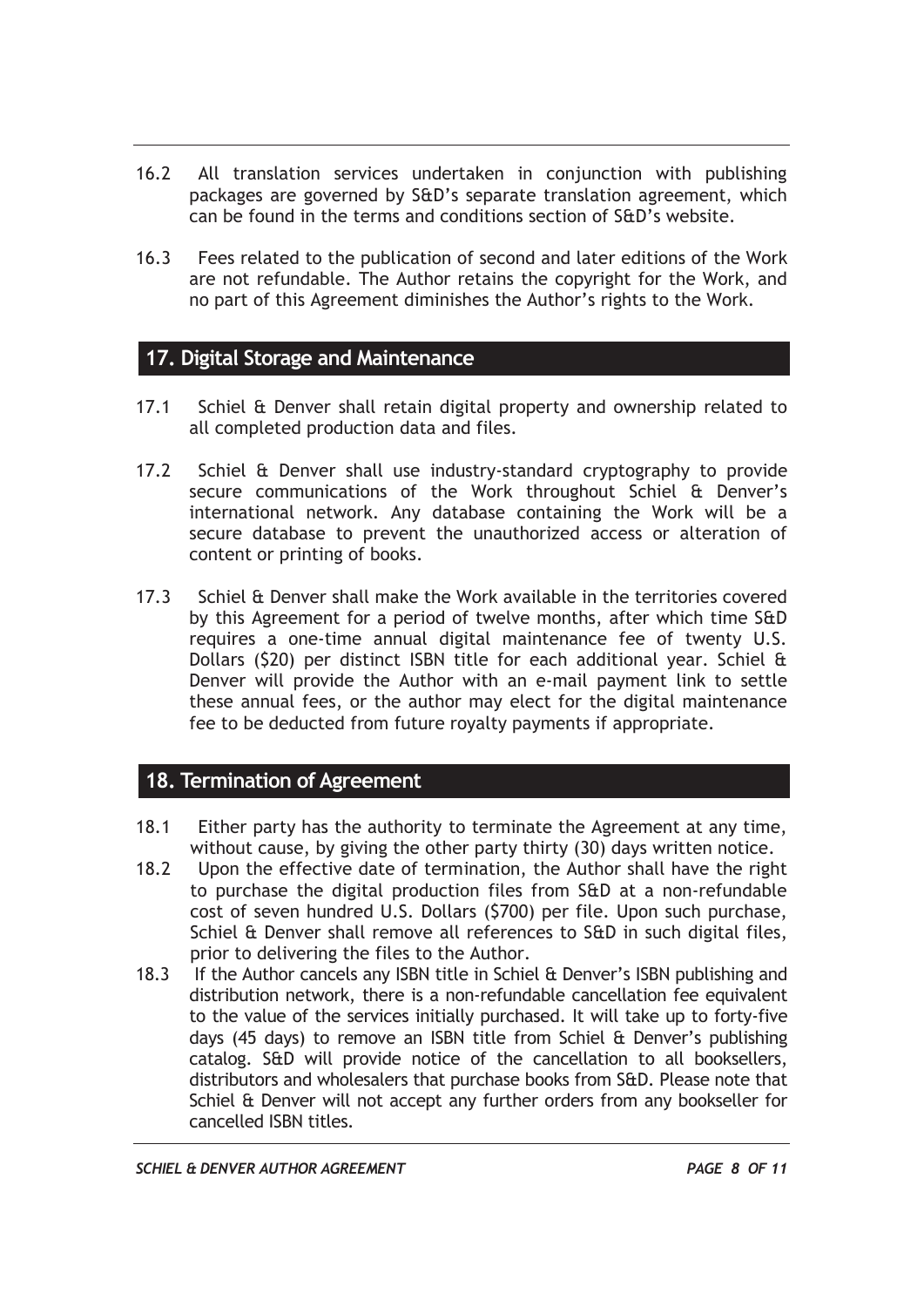18.4 If the Author has ordered the Bookstore Returns Program (BRP) and designated a returns status of "Return and Deliver", cancellation of an ISBN title or termination of agreement does not relieve the Author from returns liability on the ISBN title. The Author will still be liable for the cost of returns together with any related shipping and handling fees following ISBN title cancellation or termination of agreement.

#### **19. Interpretation**

The headings in this Agreement are for convenience only and shall not affect its interpretation. References to clauses are to clauses of this Agreement.

#### **20. Entire Agreement**

- 20.1 This Agreement is the entire and only agreement between the Author and Schiel & Denver concerning its subject matter and supersedes any and all prior agreements, arrangements and understandings (whether written or oral) relating thereto.
- 20.2 No amendment of any provision of this Agreement shall be binding upon the parties unless it is in writing and signed on behalf of the Author and Schiel & Denver.

#### **21. Governing Law**

This Agreement shall be deemed to be a contract made in the State of Texas and shall be construed and applied in all respects in accordance with the laws of the State of Texas and the parties hereto submit and agree to the jurisdiction of the State of Texas courts.

#### **22. Force Majeure**

Schiel & Denver shall not be in breach of this Agreement if they are prevented from carrying out any of their obligations because of circumstances beyond their control including, but not limited to, acts of God, wars, riots, strikes or other labor disputes, natural disasters, fire or severe weather. In such event, the time permitted for Schiel & Denver to fulfil their obligations shall be extended by a period equal to the period of the effect of those circumstances or that delay.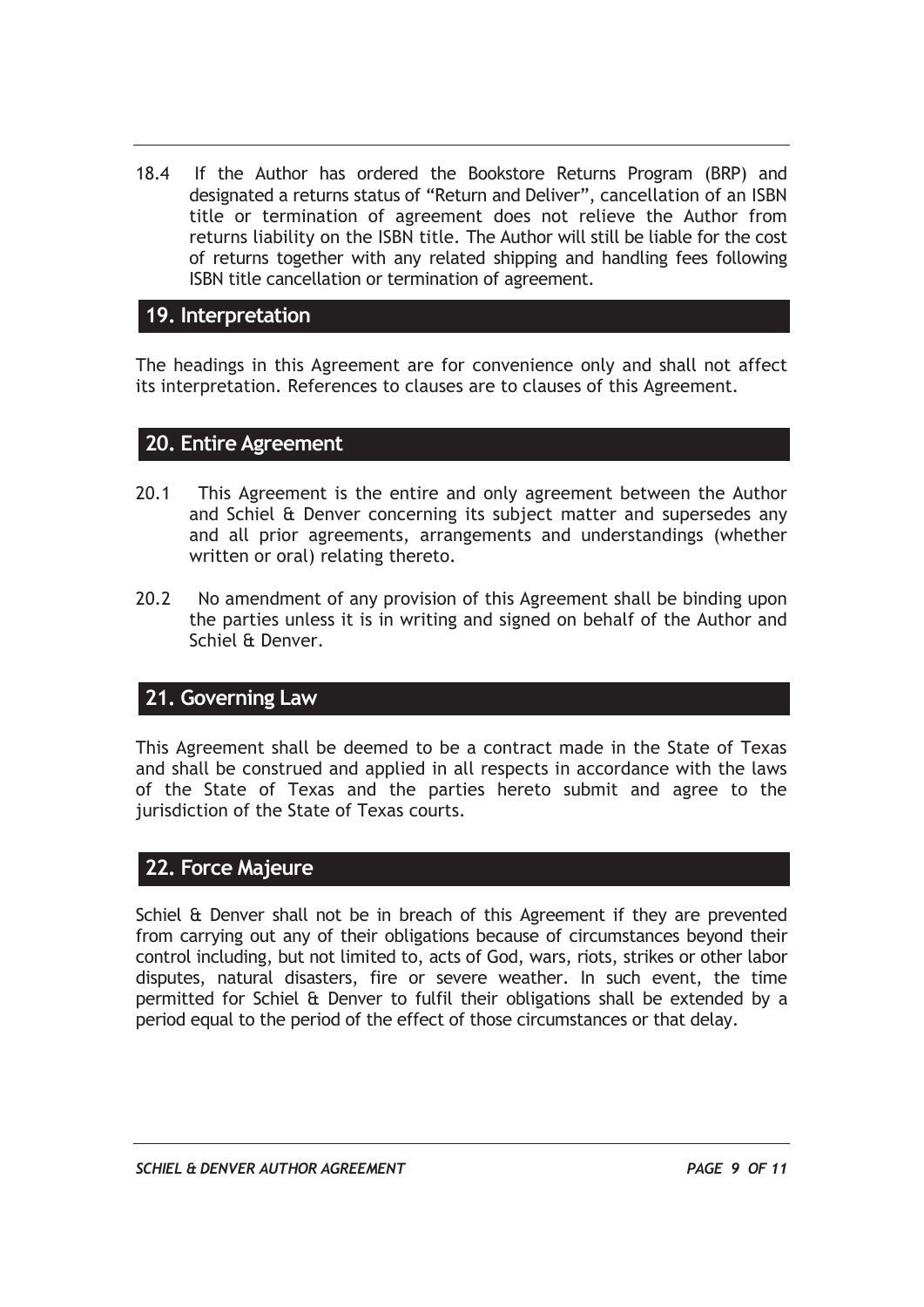#### **23. Notices**

Notices to be given by one party to the other under this Agreement must be in writing and shall be deemed given when received upon delivery facsimile, email or mailing by priority registered mail:

(i) If to Schiel & Denver: enquiries@schieldenver.com;

*Schiel & Denver Publishing Limited* 

*10685-B Hazelhurst Dr. #8575 Houston, TX 77043* 

*[FAX: 1-888-224-2721]* 

*(ii)* If to the Author;

*All Notices will be sent to the address on file. The Author agrees to keep S&D updated on their main address for receiving royalty payments.*